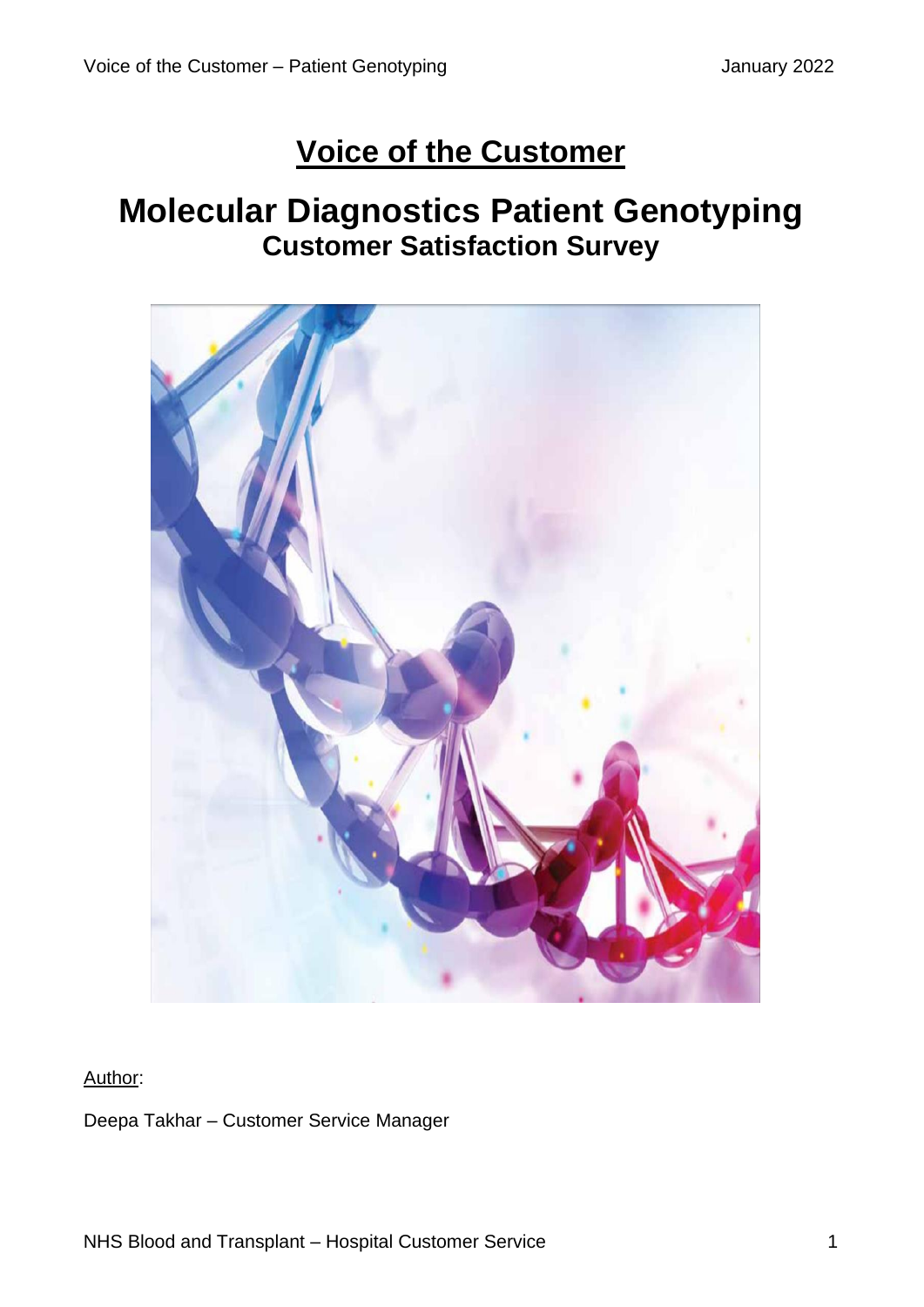### **Contents:**

| <b>Customer Satisfaction Survey – Patient Genotyping Report</b>                                      | Page        |                                              |  |
|------------------------------------------------------------------------------------------------------|-------------|----------------------------------------------|--|
| <b>Section 1: Executive Summary</b><br><b>Section 2: The Survey</b><br><b>Section 3: The Results</b> | 3<br>4<br>5 |                                              |  |
|                                                                                                      |             | <b>Section 4: Recommendations for Change</b> |  |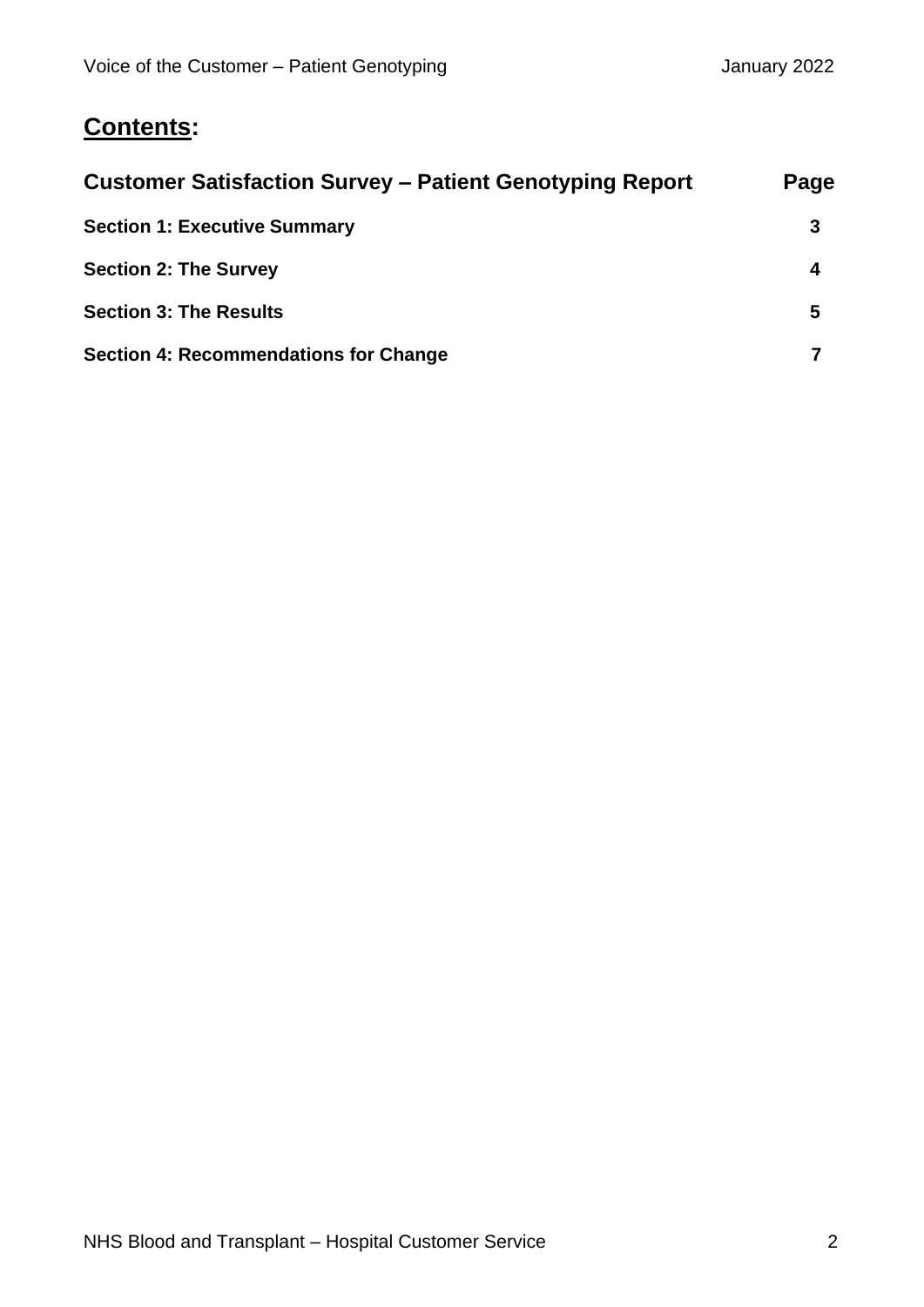### **Section 1: Executive Summary**

This report has been produced in order to provide a 'Voice of the Customer' for those people who use Molecular Diagnostics Patient Genotyping services.

The survey consisted of 10 key questions and was issued specifically to those customers who have used Patient Genotyping Services within the last year. This included international customers as well as staff who work within NHSBT.

The **Key Findings** from the report are:

- 100% of customers would recommend Patient Genotyping services to a colleague.
- Top box scores are witnessed across every aspect of the Patient Genotyping journey.
- The process for the referral of samples as well as turnaround times are the areas of most concern for the customer.

IBGRLs Patient Genotyping Service is well regarded by its customer, indicated by the high levels of scoring and the positive feedback: *"Everyone clearly works extremely hard and the lab provides a wonderful service for patients*', "*Report clearly presented'* in response to format and content of report for patient results and *'layout of form is straightforward'* when asked about the referral form.

Small bands of dissatisfaction are seen across various areas, with the test turnaround times and sample referral being highlighted as a source of contention for the customer.

Unfortunately, one responder has given low scores across a large part of the service which significantly reduces the number of top box scores whilst increasing number of bottom box scores. It is important to note that these results do not align with the scores and comments given by the remainder of responders.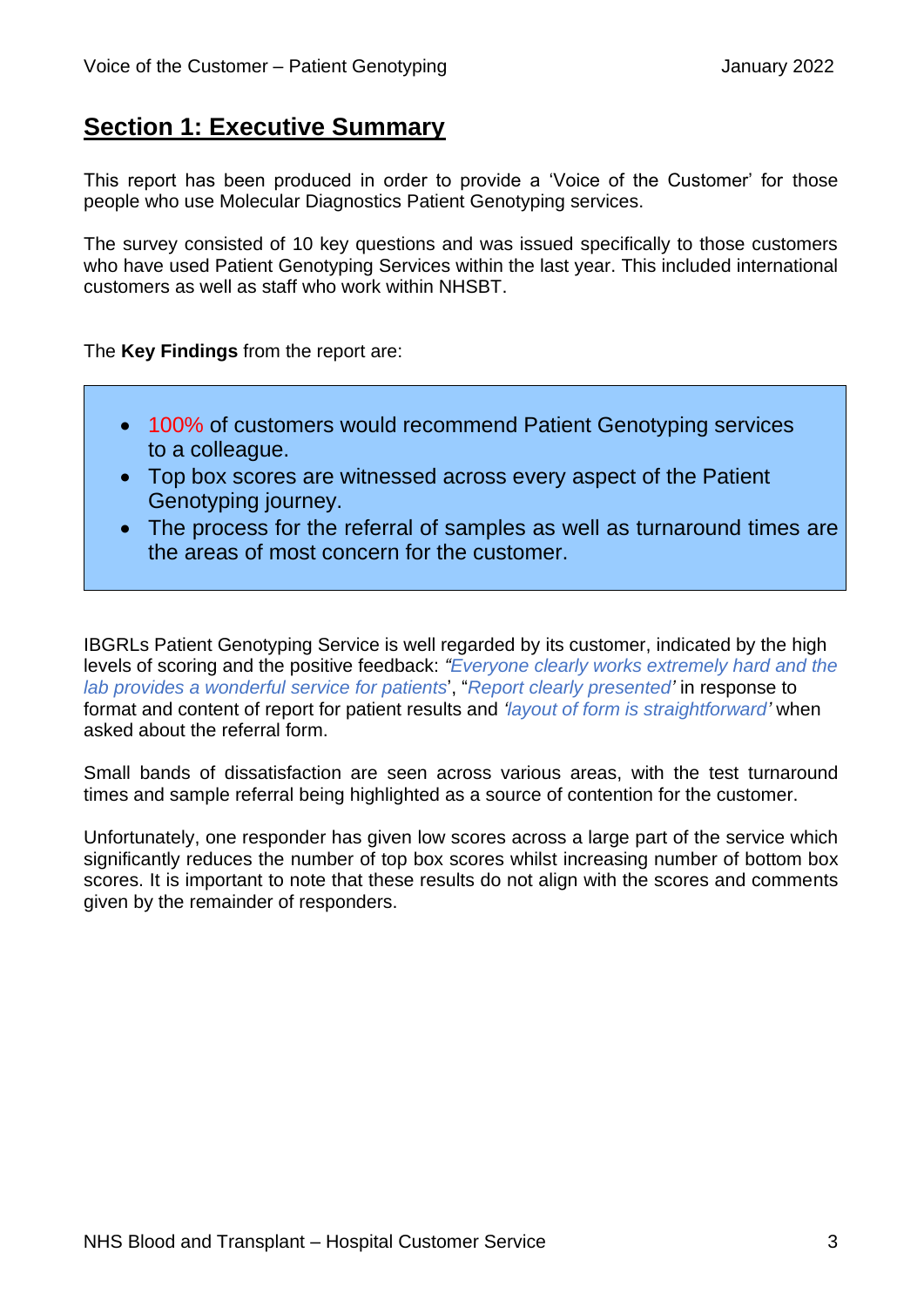### **Section 2: The Survey**

It is intended that the Patient Genotyping customer satisfaction survey will be repeated on a 3-year rolling basis to allow customer satisfaction to be monitored and trended.

The survey consisted of 10 key questions and customers were asked to rate the service on a scale of 1-10, where 1 is totally dissatisfied and 10 is totally satisfied, with the option to choose not applicable. They were also given the opportunity to provide free text comments including suggestions for improvement.

Data gathered from the survey:

#### **1. The Demographics of the survey responder:**

- Name of Hospital
- Position Held
- 2. **The Views of the Customer:** the statements and questions.
	- How satisfied are you with the format, content and ease of use of our website, ibgrl.blood.co.uk?
	- The process for the referral of samples for patient genotyping
	- The layout of the referral form (FRM 4738)
	- The turnaround time for the genotyping tests
	- The format and content of the final report
	- The responsiveness of staff to your concerns and queries
	- The level of knowledge and expertise provided by the staff
	- The quality of the service provided by the Molecular Diagnostics laboratory
	- The overall service provided by the Molecular Diagnostics laboratory

#### **3. Suggestions from the Customer:**

If there was one thing we could change to improve our service to you what would it be?

#### **4. The Net Promoter Score question:**

On a scale of 1-10 how likely are you to recommend the Patient Genotyping service to a colleague?

 $(1 = \text{very unlikely and } 10 = \text{very likely})$ 

It is recognised that this single question provides a limited snapshot of satisfaction. The remaining questions broadly represent the customer journey when using Molecular Diagnostics Patient Genotyping services, starting with patient referral, results/reporting, communication, and support. These stages form the customer's whole experience and gives a perspective on how easy, or not, we are to do business with.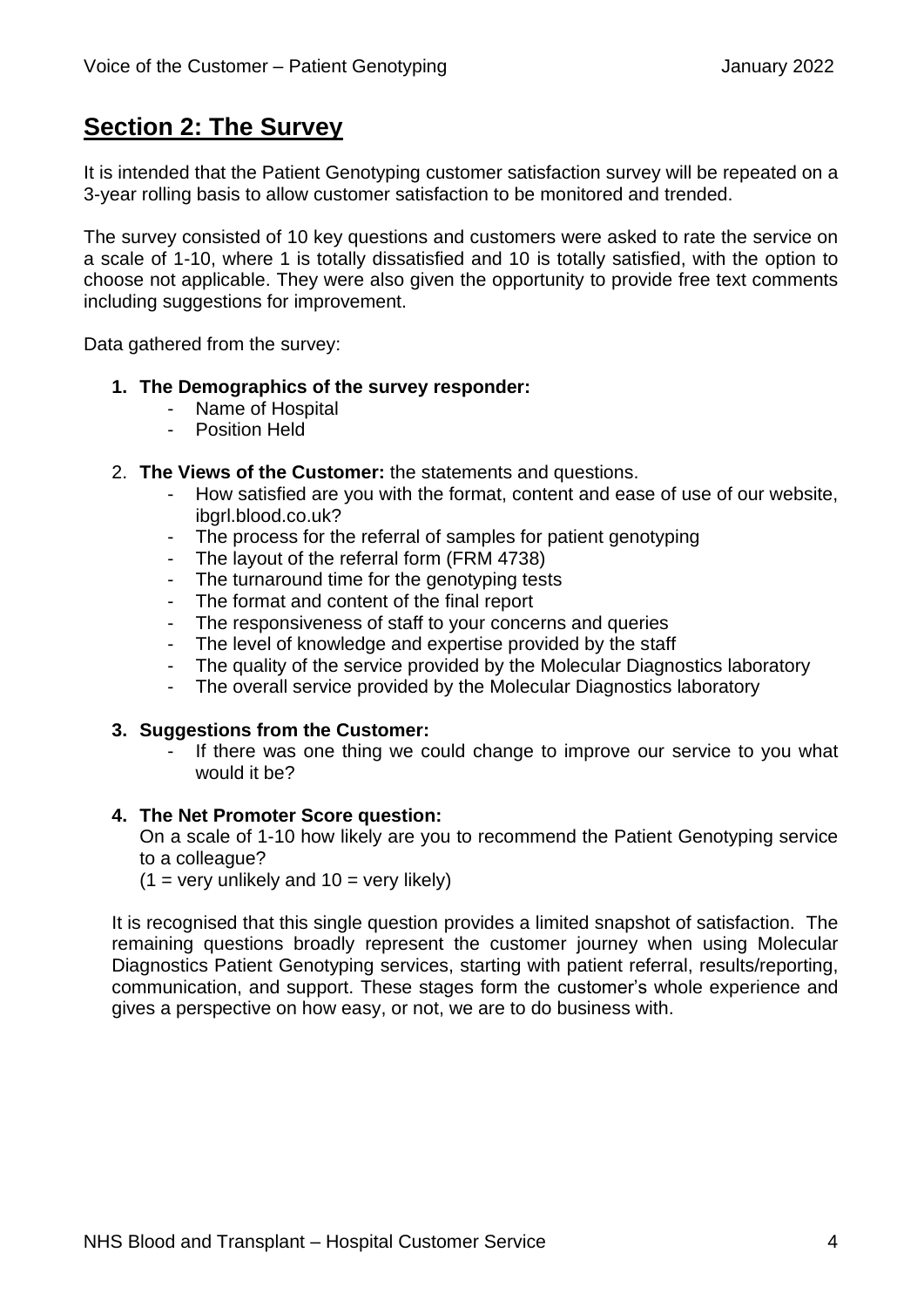## **Section 3: The Results**

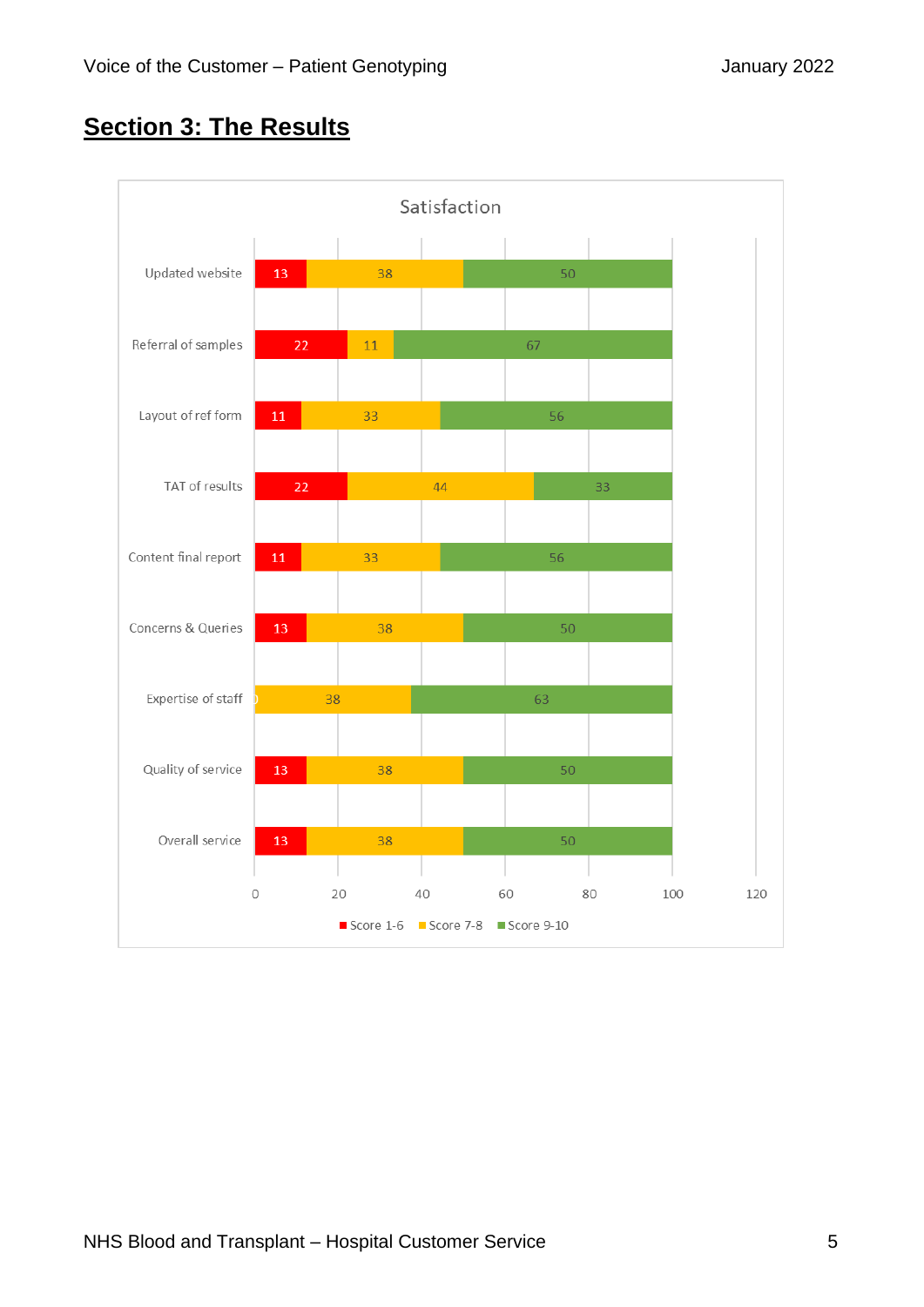The survey was distributed to 54 service users worldwide including customers from within NHSBT. Responses were received from 9 individuals from 5 organisations providing a 13% response rate (11 responders less than last year). The demographic of responder was as follows:



There was an equal number of responses from Senior Biomedical Scientists and colleagues from within NHSBT. One Haematologist Consultant and two Blood Bank Managers responded.

#### **Net Promoter Score Question:**

**On a scale of 1-10 how likely are you to recommend the Patient Genotyping service to a colleague? (1 = very unlikely and 10 = very likely)** 



One internal NHSBT customer responded 'N/A', all other customers would recommend Patient Genotyping services to a colleague. The net promoter score was calculated at 67%. Satisfaction trending from the previous survey (2020) in comparison to this year reveals an increase in the net promoter score by 2%